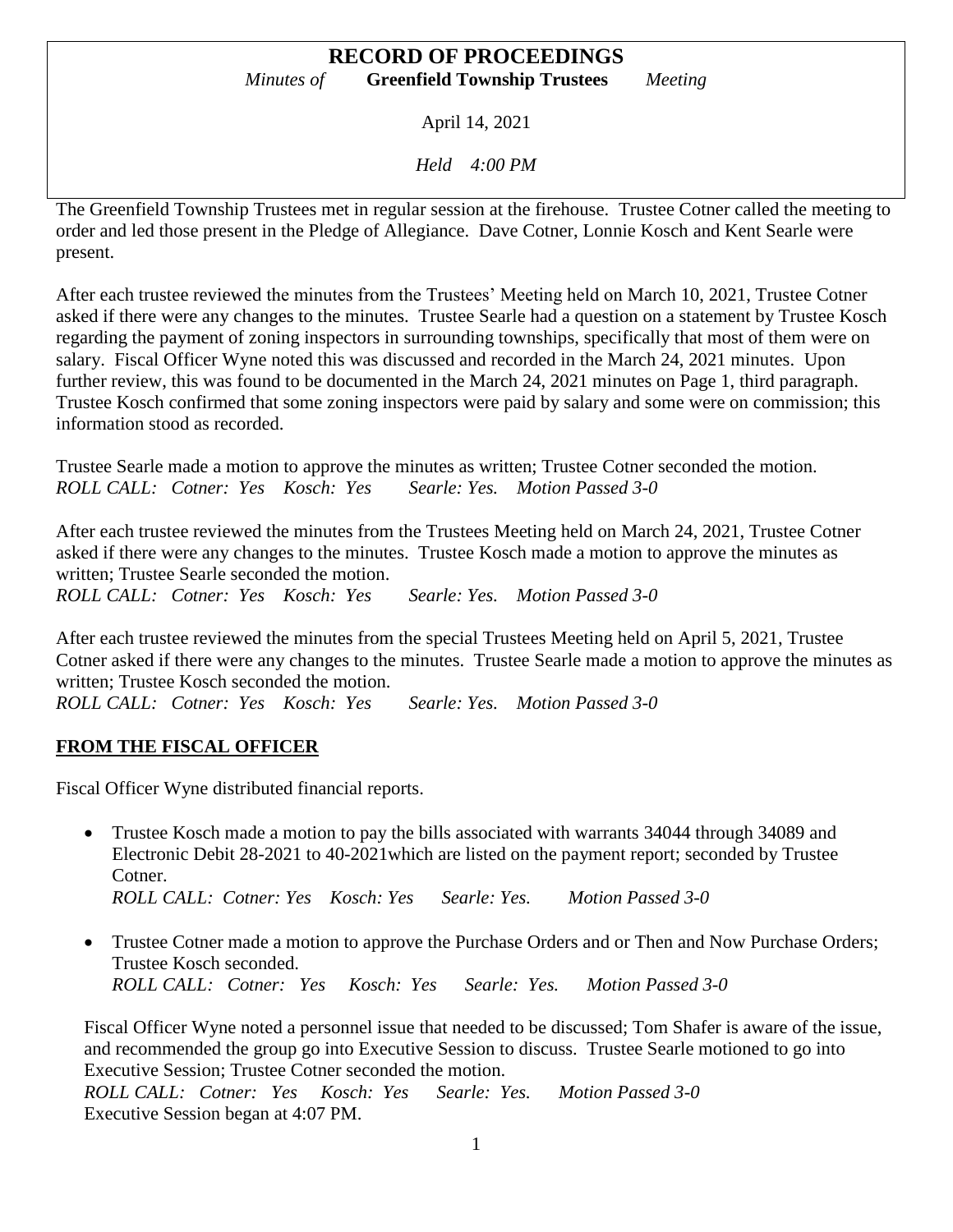April 14, 2021

*Held 4:00 PM*

Trustees returned from Executive Session at 4:33 PM. Motion to come out of Executive Session was made by Trustee Searle. Trustee Kosch seconded the motion. *ROLL CALL: Cotner: Yes Kosch: Yes Searle: Yes. Motion Passed 3-0* Trustee Cotner noted for the record there was no decision made on the issue discussed.

# **ZONING BUSINESS**

Kevin Yeamans, Zoning Inspector, noted that he had not prepared a printed report, as he had not planned on attending the meeting in person. However, he raised the issue of the Siemer property and the related variance, and whether the Trustees wanted him to move forward with this issue since the special meeting on April 5, 2021.

Contact with Brosious and the Prosecutor's Office: Trustee Searle raised his concerns after speaking with both the Township's legal representative input, and also the Fairfield County Prosecutor's Office. The specific concern is the authority of the Zoning Inspector to contact the legal representative (Brosious) for their input without prior authority by the Trustees. Trustee Cotner noted this is not addressed in the Zoning Book. Trustee Kosch agreed, and noted that past practice by the Zoning Commission was to request permission to contact the legal representative before doing so, because taxpayer money was involved. Trustee Searle reiterated his opinion that anyone working for the Township should be able to contact the Prosecutor's Office; however, prior authorization should be sought from the Trustees before contacting the Township's paid legal representative. Trustee Kosch concurred. Discussion continued re: variance requirements and responding to the developer about his request. It was determined Trustee Searle will email Brosious for clarification on the variance issue.

Zoning Spreadsheet for Inspection Tracking: Trustee Searle asked Kevin Yeamans if he had received the spreadsheet he had sent, and whether he thought it would work for him. Kevin confirmed that he had received it and would begin using it.

#### **FIRE DEPARTMENT BUSINESS**

- Full-time Position Filled: Chief Smith congratulated Melissa Riyadi on her position as a full-time firefighter. She began her position on April 4, 2021.
- Homebound COVID Vaccination Program: Chief Smith reported he is continuing to coordinate with the EMA and Health Department to get the homebound citizens vaccinated. Because of the issue with the Johnson & Johnson vaccine, they are working to determining the best route to provide the vaccine, as many of the recipients are quite elderly. Family members and caregivers are appreciative of the assistance with the vaccine program.
- Hands-Only CPR Training: Chief Smith reported the Assistant Principal at Bloom Carroll High School had reached out to request additional training. This will be conducted on April 29, 2021 to teach the freshman class. He noted that tourniquet/stop bleeding training would be included.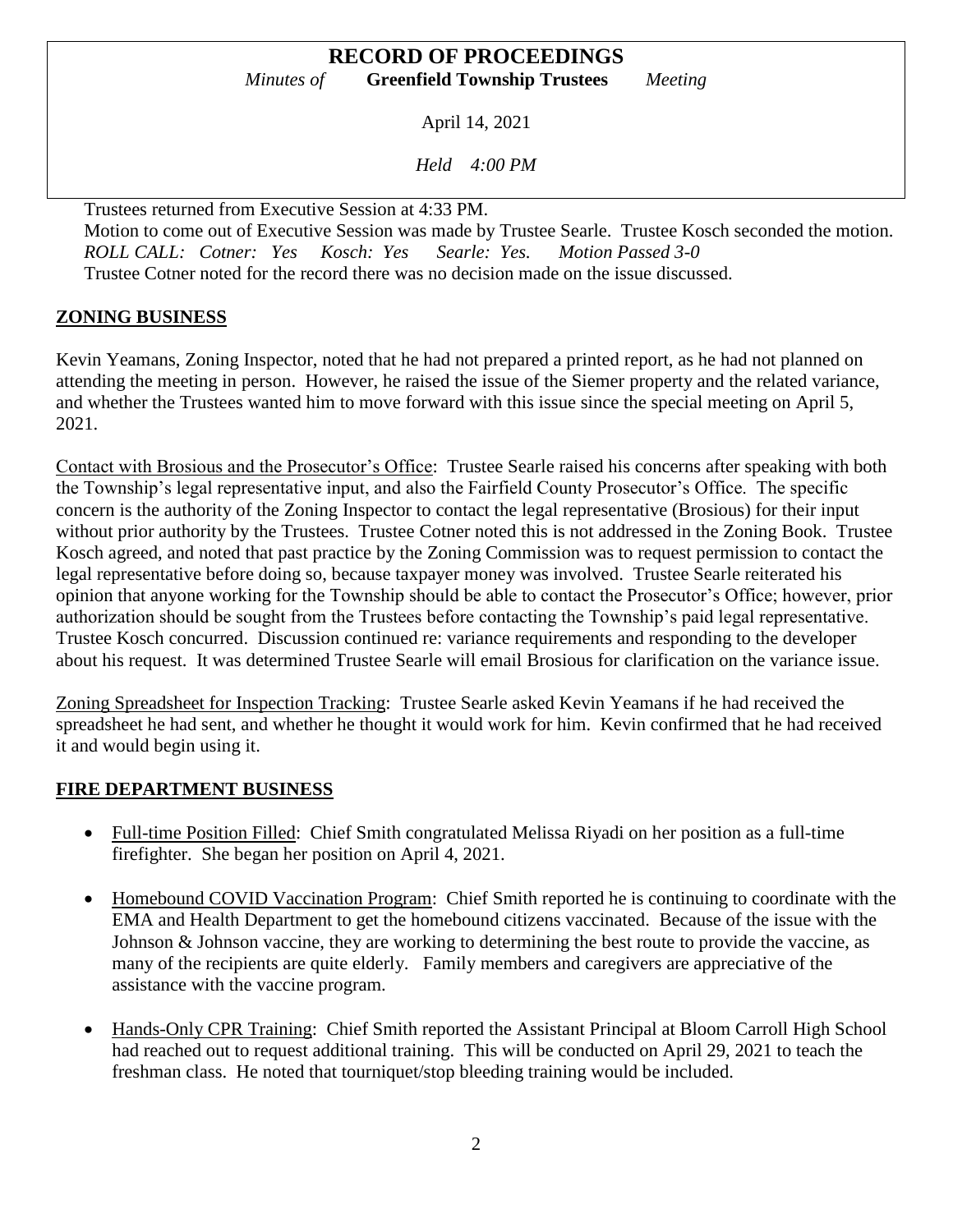April 14, 2021

*Held 4:00 PM*

- Career Discussion at BCHS: Chief Smith reported he had received a request from a teacher to speak to a class at the Bloom Carroll High School as part of a career discussion. He discussed re-opening the Explorer Program and stated two students were very interested. The career center is planning to open a firefighter program there, as well. This could also lead to the Hocking College program after graduation, if a student decides to continue their firefighter career training.
- Career Center Criminal Justice: Chief Smith reported he would be attending a presentation at the Career Center – Criminal Justice program on May 13, 2021 to discuss how the fire department and police department work together, as well as the process for becoming a firefighter.
- City of Lancaster Active Aggressor Training: Chief Smith reported the fire department will be participating in an active aggressor training a General Sherman Junior High School. He will also have one of the back-up medics involved in the training.
- COVID Money: Trustee Searle inquired as to whether the COVID money received had been used. Chief Smith noted that all had been used as of the end of the year. He noted in speaking with other department chiefs, some was reserved, and it was also used for personnel, etc. Fiscal Officer Wyne clarified there is less than \$100 left in the fund. She is required to account for expenditures as well as the interest. The remaining money is due to coding that was changed on expenditure, leaving some money.

# **ROAD AND CEMETERY DEPARTMENT BUSINESS**

• Salt Contract Resolution: Tom Shafer inquired as to whether the Salt Contract Resolution 2021-04-1402 ODOT participation had been signed. Trustee Cotner motioned to approve the resolution; Trustee Searle seconded the motion. *ROLL CALL: Cotner: Yes Kosch: Yes Searle: Yes. Motion Passed 3-0*

Tom noted 300 tons of salt is estimated to be used for the coming year. If it is a light winter/low usage, he will be able to house and keep the salt under roof.

- Cemetery Work: Tom noted there has been an increase recently in funerals, openings and closings, with some footer orders.
- $\bullet$
- Bid for Chip/Seal*:* Tom stated he had spoken with Eric McCready recently to participate in the liquid bid for the chip/seal – 30 thousand gallons.
- Forced Money Account: Trustee Cotner inquired as to whether Tom had heard any new information on the Forced Money Account. Trustee Searle asked Tom to explain the background and history of the forced money account project. Tom explained if the Township could complete the work for a lesser amount than the original estimate, after contacting the County; the County could put it out for bid for the Township. Then, the Township could vote to have the Road Department complete the project in-house.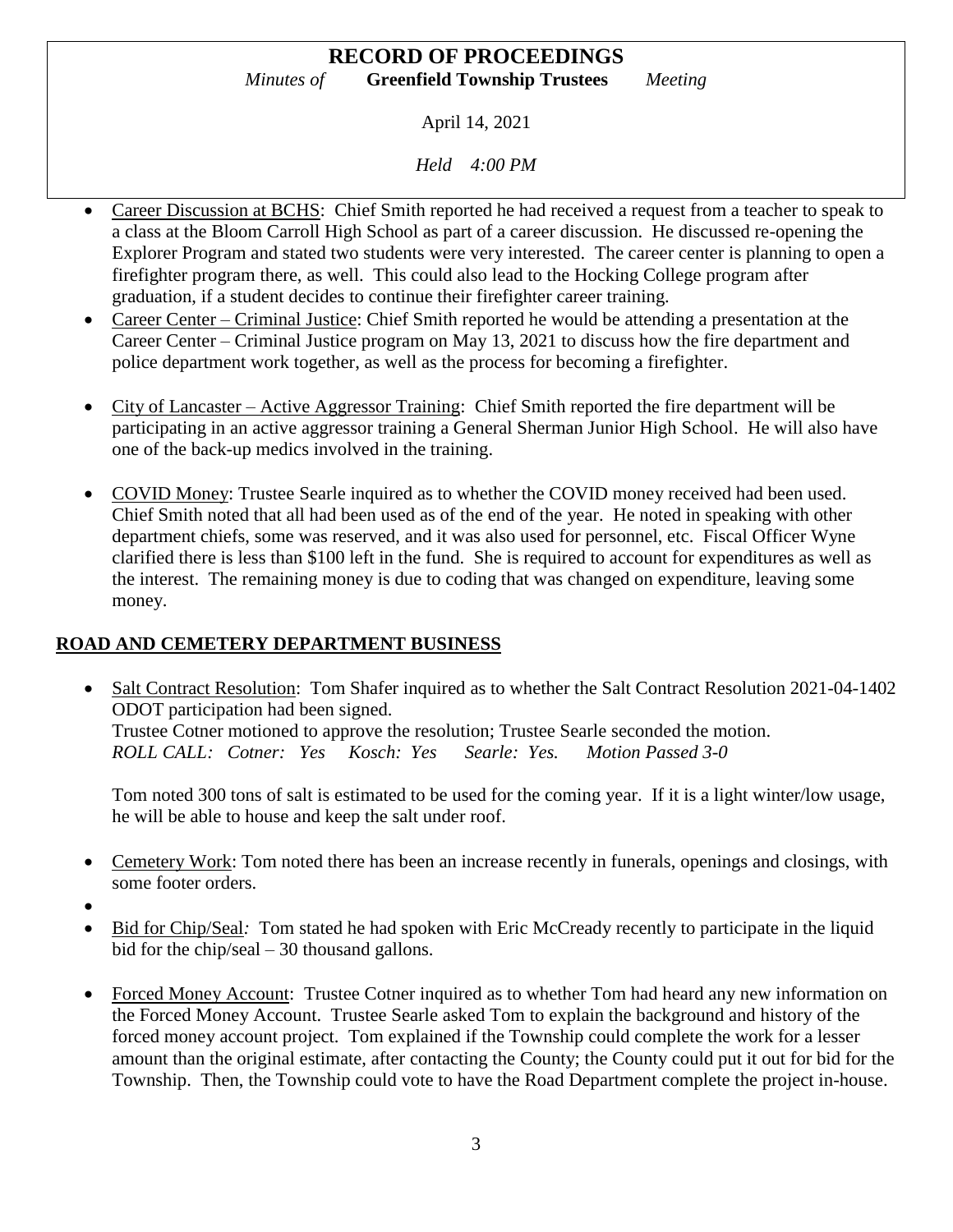April 14, 2021

*Held 4:00 PM*

- Road Work Projects: Trustee Kosch asked if upcoming road projects have been planned for the year. He specifically asked about Greenfield Estates and Meijer. Tom responded that he has been looking at that work, and crack sealing can be done up to a point; however, it may be project that is now going to need to have overlay – or – have someone else come in to complete the work.
- Fencing Request Rainbow Drive: Tom reported he had received an email from the County Road Superintendent, Jason Grubb, regarding an inquiry from Todd Cooper on Rainbow Drive. Trustee Searle noted the trustees had been copied on that email, as well. The County responded to the inquiry and stated the Township was responsible. Mr. Cooper is asking for fencing to be installed. After discussion, it was determined Mr. Cooper would be responsible to install his own fencing, keeping it off of the right-of-way. The Trustees recommended that Tom respond to Mr. Cooper via email to inform him the Township concurs with the County.
- Cemetery Foundations: Tom reported he intends to get the foundations poured by the end of April. For any orders that come in after April 30, they will need to wait.
- Coakley Road Culvert: Trustee Searle raised the issue of this culvert which had been replaced several years ago. It is now settling and needs attention. Tom stated he was aware, and had gotten 86 tons of coal mix last week. This project is slated to be done in the next week.

## **FROM THE TRUSTEES**

- Resolution: Trustee Searle raised the issue from last meeting re: an amendment to the Zoning Code. After consultation with Brosious, it was determined that a written resolution was needed. Trustee Searle created the written resolution, which he read to the group. A copy of the resolution is included with the minutes. Trustee Searle moved; and Trustee Kosch seconded the motion to pass Resolution 2021-04-1401. *ROLL CALL: Cotner: Yes Kosch: Yes Searle: Yes. Motion Passed 3*
	- Civic Center: Trustee Cotner stated the Village of Carroll is asking for some building repairs to the Civic Center. This includes furnace and air conditioning, as well as painting, flooring/tile needed, and removal of the large black stove. It was noted that the Township did contribute to upgrades and repairs the last time they were needed; however, the Township does not receive any income from the usage of the building.
	- Trustee Searle reported attending a TID meeting on March 25, 2021. There were no updates pertaining to Greenfield Township. However, he did raise the issue of the way the business is conducted at the meetings, and the manner in which the motions and discussion should be held before the vote to approve or deny a motion occurs. Typically, once a motion is made and seconded, it is asked if there is any discussion before the roll call. Trustee Cotner noted that Greenfield Township typically holds their discussion before the motion and roll call is conducted. Trustee Searle maintained that discussion should be called for after the motion and the second, before the roll call. All were in agreement to conduct business in this manner going forward.